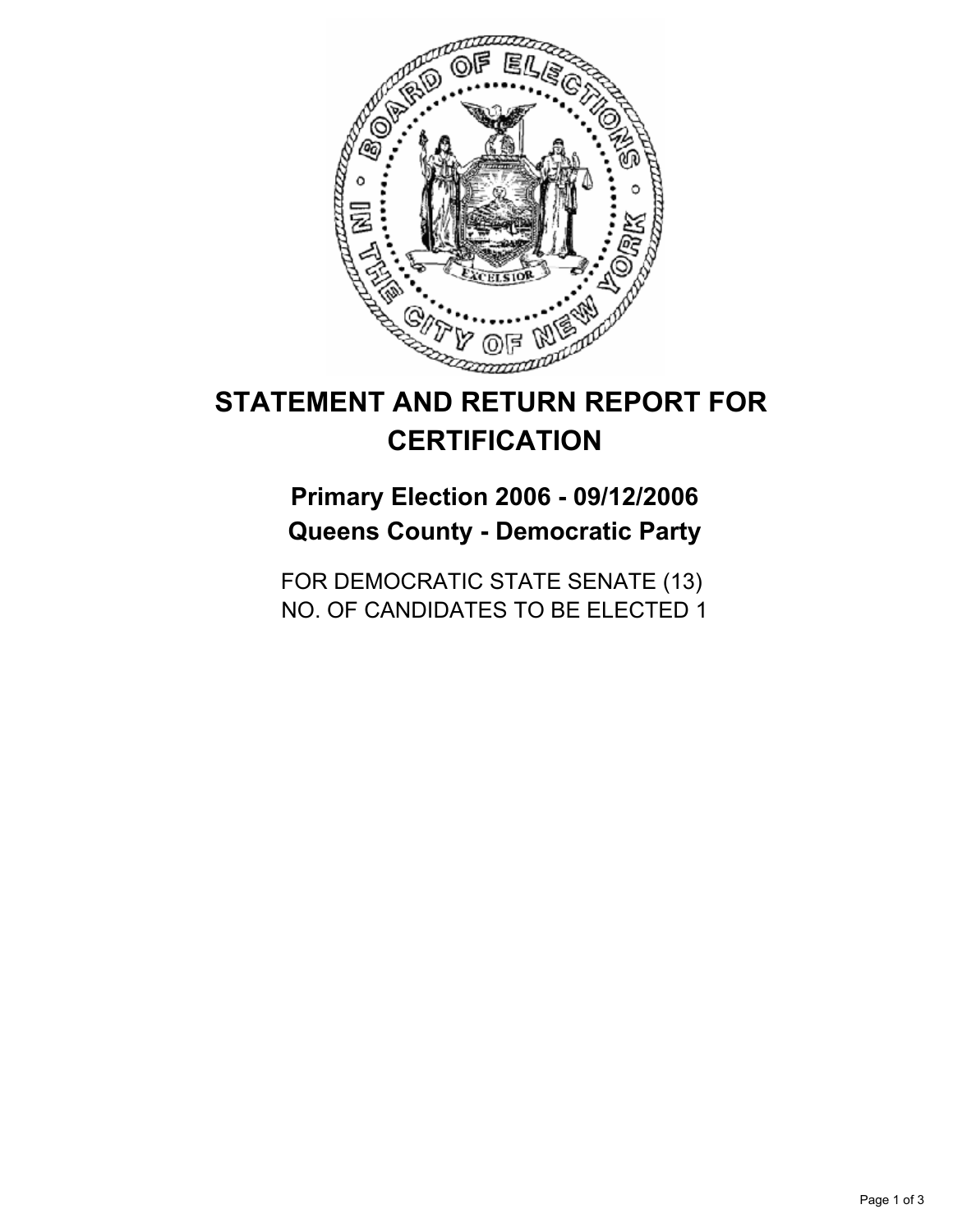

## **ASSEMBLY DISTRICT 34**

| <b>EMERGENCY</b>        | 42    |
|-------------------------|-------|
| ABSENTEE/MILITARY       | 60    |
| AFFIDAVIT               | 44    |
| <b>HIRAM MONSERRATE</b> | 1,611 |
| JOHN D SABINI           | 2,655 |
| <b>TOTAL VOTES</b>      | 4,266 |

## **ASSEMBLY DISTRICT 35**

| <b>EMERGENCY</b>        | 2     |
|-------------------------|-------|
| ABSENTEE/MILITARY       | 98    |
| AFFIDAVIT               | 56    |
| <b>HIRAM MONSERRATE</b> | 2,257 |
| JOHN D SABINI           | 1,924 |
| <b>TOTAL VOTES</b>      | 4,181 |

#### **ASSEMBLY DISTRICT 36**

| <b>EMERGENCY</b>        |    |
|-------------------------|----|
| ABSENTEE/MILITARY       |    |
| AFFIDAVIT               |    |
| <b>HIRAM MONSERRATE</b> |    |
| JOHN D SABINI           |    |
| <b>TOTAL VOTES</b>      | 12 |

## **ASSEMBLY DISTRICT 39**

| 24    |
|-------|
| 49    |
| 44    |
| 2,225 |
| 1,746 |
| 3,971 |
|       |